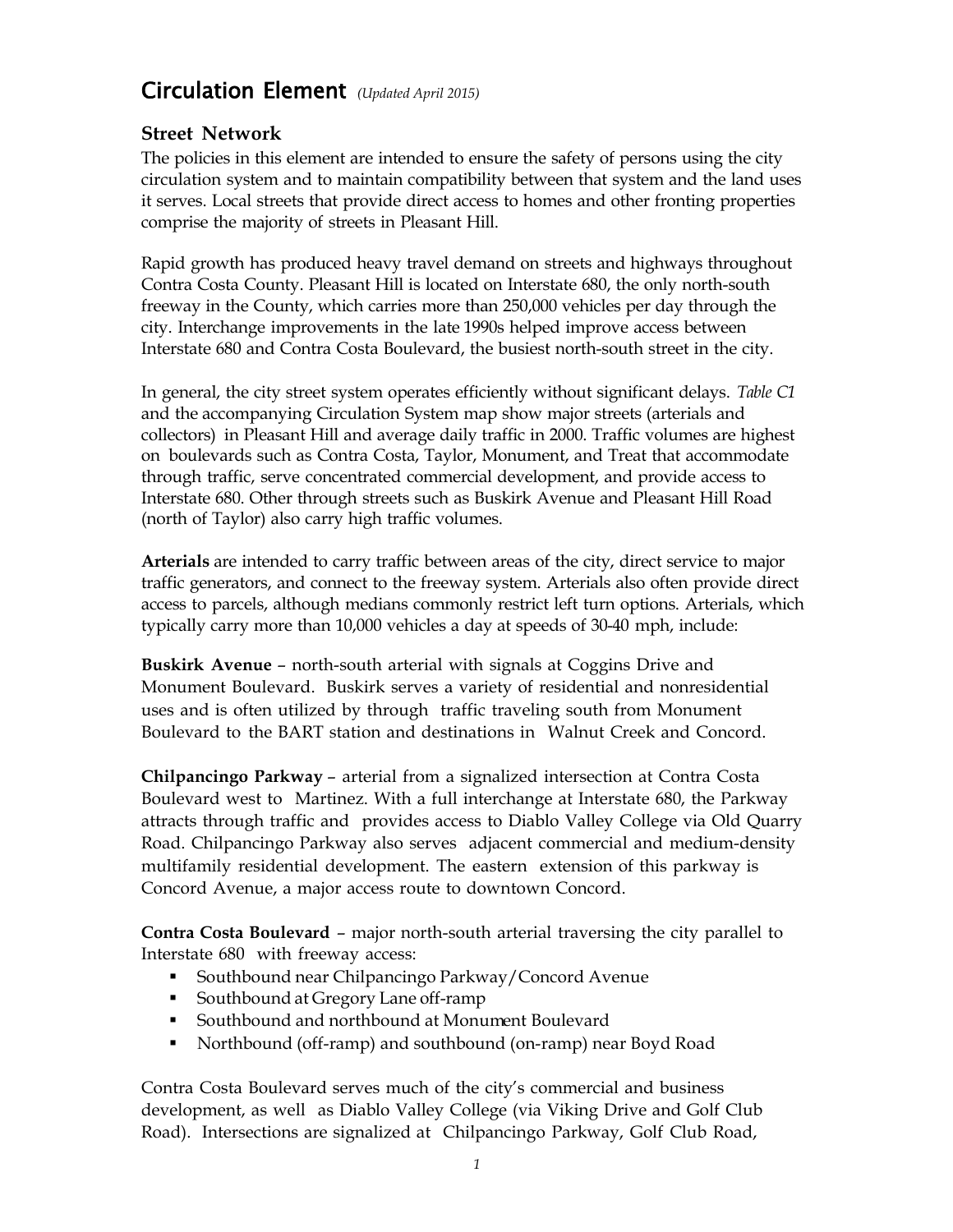Viking Drive, Taylor Boulevard, Ellinwood Drive, Second Avenue, Doray Drive, Vivian Drive, Woodsworth Lane, Gregory Lane, Trelany Road/Crescent Plaza, Monument Boulevard, Boyd Road and Astrid Drive. South of Boyd Road, the boulevard becomes a four-lane arterial that functions as freeway frontage, providing direct access and carrying through traffic to and from Walnut Creek.

**Geary Road** – arterial east from Pleasant Hill Road along the south edge of the city. It serves regional through-traffic to the Treat Boulevard/Interstate 680 interchange and the Pleasant Hill BART Station in the unincorporated County, and directly accesses residences.

**Gregory Lane** – arterial west from Contra Costa Boulevard to Pleasant Hill Road, with signalized intersections at Contra Costa Boulevard, Cleaveland Road, Moiso Lane Helen Road and Pleasant Hill Road. West of Pleasant Hill Road, Gregory Lane becomes Grayson Road, a two-lane collector west to Reliez Valley Road, with a signalized intersection at Taylor Boulevard This corridor serves east-west throughtraffic, as well as residential, church, retail and office uses.

**Golf Club Road** – four-lane divided arterial west from Contra Costa Boulevard to Paso Nogal Road, with signalized intersections at Contra Costa Boulevard and Old Quarry Road; two-lane road west to terminus at Contra Costa Country Club. Golf Club Road also provides access to residential uses, Diablo Valley College, and several small retail centers.

**Monument Boulevard/Crescent Plaza** – arterial east from Contra Costa Boulevard into Concord. Intersections at Contra Costa Boulevard and Buskirk Avenue are signalized, and an interchange at Interstate 680 serves through-traffic between the freeway and Concord. Most of the south side of Monument Boulevard is developed with commercial land uses east of Interstate 680.

**Oak Park Boulevard** – east-west arterial from Pleasant Hill Road to Interstate 680, where it becomes Coggins Drive, a collector serving the Pleasant Hill BART Station area. These streets accommodate regional through-travel and local residential and commercial access, with key intersections at Pleasant Hill Road (stop-sign controlled), and Putnam Boulevard, Monticello Avenue Pleasant Valley Drive, Contra Costa Boulevard and Buskirk Avenue (signalized).

**Pleasant Hill Road/Alhambra Avenue** – arterial through the city (though a collector between Oak Park Boulevard and Gregory Lane) with a stop sign at Oak Park Boulevard and signals at Paso Nogal Road, Taylor Boulevard, Gregory Lane, Devon Avenue, Strand Avenue and Geary Road. Pleasant Hill Road/Alhambra Avenue also provides local access to adjacent residential areas and a school.

**Taylor Boulevard** – carries local and through traffic. For most of its length, Taylor Boulevard is an expressway with speed limits of 45 mph and 55 mph and limited driveway access.

Intersections at Grayson Road, Pleasant Hill Road, Morello Avenue, Lucille Lane, Contra Costa Boulevard, Apollo Way and Ruth Drive are signalized. East of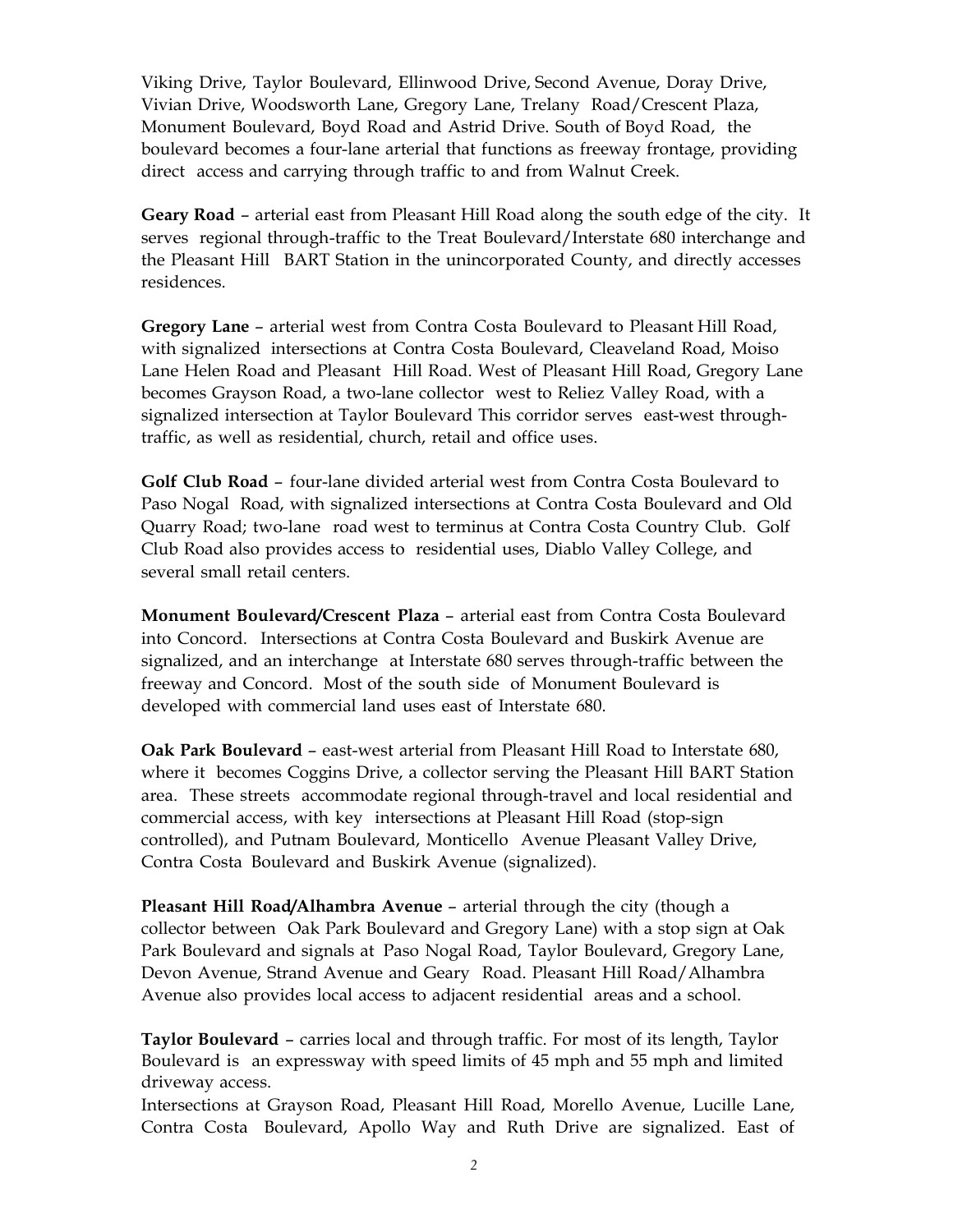

Contra Costa Boulevard, Taylor Boulevard becomes Sun Valley Boulevard, with an interchange at Interstate 680.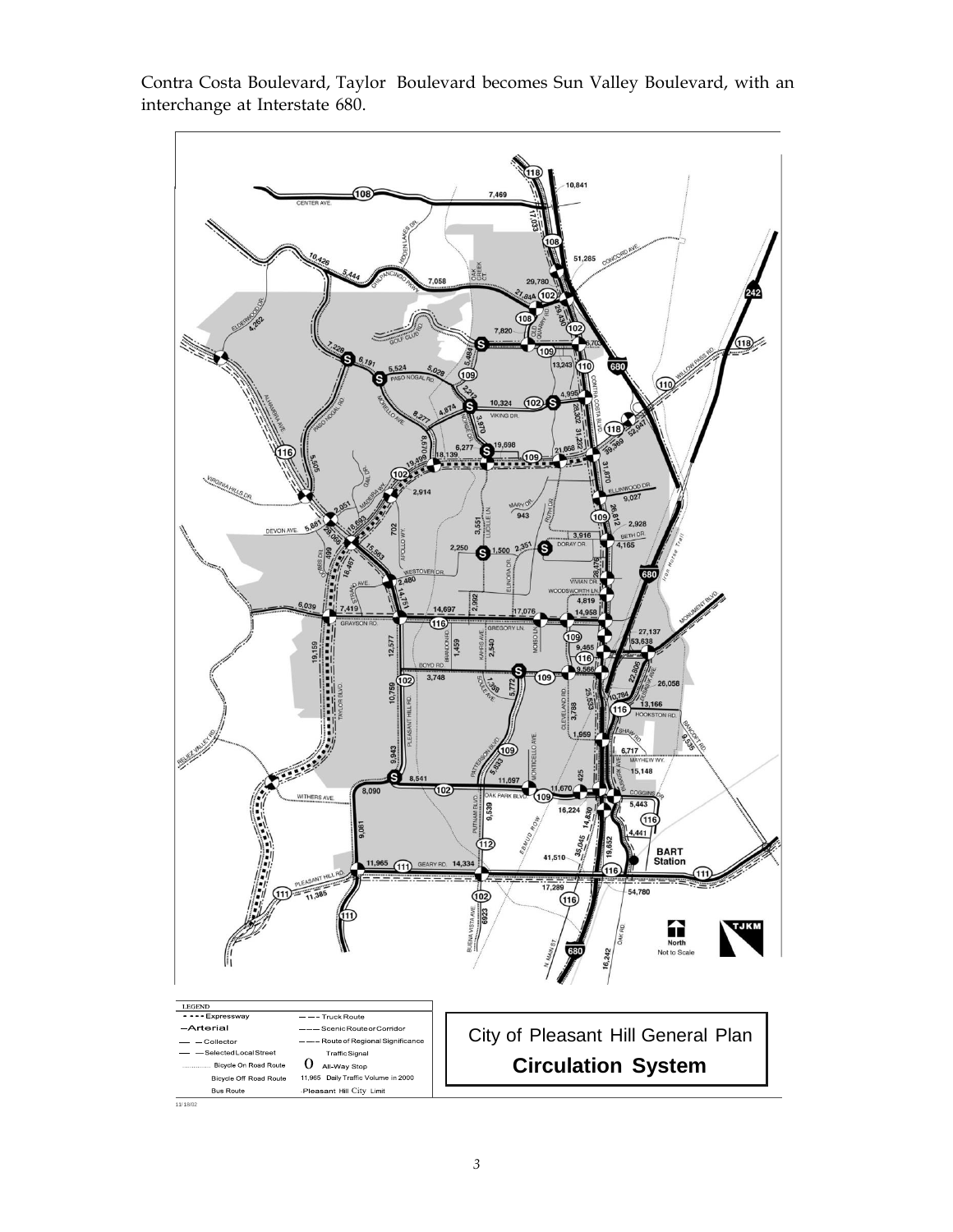| <b>Arterials</b>       | Daily Trips   |
|------------------------|---------------|
| <b>Buskirk Avenue</b>  | 10,800-22,800 |
| Center Avenue          | 7,500-10,800  |
| Chilpancingo Parkway   | 5,400-21,800  |
| Contra Costa Boulevard | 14,800-36,000 |
| Geary Road             | 12,000-41,500 |
| Golf Club Road         | 6,700-13,200  |
| Gregory Lane           | 14,700-17,100 |
| Monument Boulevard     | 9,500-53,600  |
| Oak Park Boulevard     | 8,500-16,200  |
| Pleasant Hill Road     | 8,100-29,100  |
| Taylor Boulevard       | 16,700-21,700 |
| Collectors             | Daily Trips   |
|                        |               |
| Boyd Road              | 3,700-9,600   |
| Coggins Drive          | 5,400         |
| <b>Ellinwood Drive</b> | 9,000         |
| Grayson Road           | 6,000-7,400   |
| Hookston Road          | 2,600-13,200  |
| Morello Avenue         | 6,200-10,400  |
| Norse Drive            | 4,000-6,300   |
| Old Quarry Road        | 7,800         |
| Paso Nogal Road        | 5,000-5,500   |
| Patterson Boulevard    | 5,800         |
| Viking Drive           | 4,900-10,300  |

| Table C1. Major Street Traffic Volumes |  |  |  |  |  |
|----------------------------------------|--|--|--|--|--|
|----------------------------------------|--|--|--|--|--|

Arterials in Pleasant Hill also provide connections to adjacent areas, as follows:

- Chilpancingo Parkway extends into Concord as Concord Avenue;
- Taylor Boulevard extends into Concord as Sun Valley Boulevard;
- Alhambra Avenue, Morello Avenue, Chilpancingo Parkway and Contra Costa Boulevard extend north into Martinez and unincorporated Pacheco;
- Taylor Boulevard and Pleasant Hill Road carry traffic south into the unincorporated areas and Lafayette;
- Contra Costa Boulevard extends south into Walnut Creek as North Main Street; and
- Geary Road continues east into Walnut Creek as Treat Boulevard.

A number of other streets in Pleasant Hill carry sufficient volume to be classified along selected road segments as **collectors**, which typically carry 5,000-10,000 vehicles a day at speeds of 25-30 mph. Collector streets provide access to parcels, connect adjacent neighborhoods, link neighborhoods to arterial streets, and carry through-traffic in residential, industrial, and commercial areas. Primary collectors in Pleasant Hill include:

**Boyd Road** – east-west collector linking Contra Costa Boulevard with Pleasant Hill Road and serving Sequoia Elementary and Middle Schools. Intersections at Contra Costa Boulevard and Cleaveland Road are signalized, with stop signs at Pleasant Hill Road and Patterson Boulevard.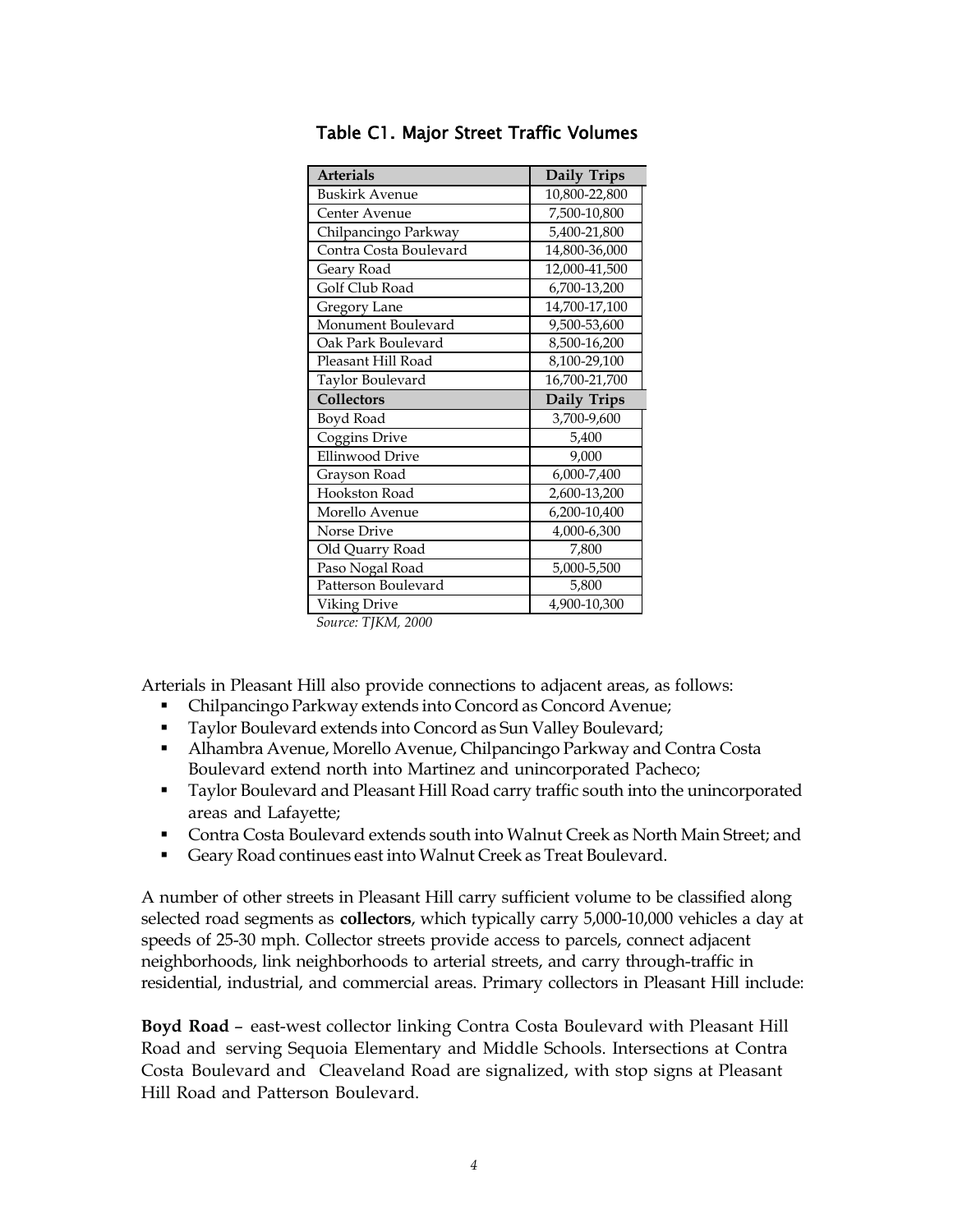**Coggins Drive** – east-west collector with signals at Oak Park Road/Interstate 680. To the east, Coggins Drive bends south as a county road and narrows from four to two lanes. There are four- way stops at Las Juntas Way and at the Pleasant Hill BART Station (where it turns into Jones Road).

**Ellinwood Drive** – short, divided east-west collector, with a traffic signal at Contra Costa Boulevard, a four-way stop at Long Brook Way and a stop at Ellinwood Way.

**Grayson Road** – a two-lane east-west collector with separate bike lanes, and stop signs at Reliez Valley Road and near the entrance to Oakmont Memorial Park. There is a traffic signal at Taylor Boulevard and another at Pleasant Hill Road (where Grayson Road turns into Gregory Lane).

**Hookston Road** – a short two-lane east-west collector with stop signs at Buskirk Road, Elmira Drive, and Bancroft Road.

**Morello Avenue** – collector south from Chilpancingo Parkway to Taylor Boulevard. Stop signs control the intersections at Paso Nogal Road and Kiki Drive, while the Taylor Boulevard intersection is signalized. Morello Avenue provides access to Diablo Valley College.

**Norse Drive** – a north -south two-lane collector with bike lanes, a signal at Taylor Boulevard, and stop signs at Viking Drive, Civic Drive, and Paso Nogal Road. South of Taylor Boulevard, Norse Drive turns into Lucille Lane.

**Old Quarry Road** – a short north-south four-lane collector with signals at Chilpancingo Parkway and Golf Club Road (Diablo Valley College), and a four-way stop at Camelback Road.

**Paso Nogal Road** – a curving two-lane collector with stop signs at Morello Avenue and Golf Club Road and a signal at Alhambra Avenue.

**Patterson Boulevard** – a two-lane north-south collector with a stop sign at Boyd Road and a signal at Oak Park Boulevard, where it turns into Putnam Boulevard.

**Viking Drive** – a two-lane east-west collector with separate bike lanes, a signal at Contra Costa Boulevard (Sun Valley Mall), four-way stops at Norse Drive and Ruth Drive, and stop signs at Morello Avenue.

**Regional Freeways** include:

- Interstate 680, which passes through the eastern edge of the city;
- State Route 4, the major east-west link across the County, is a four-to-six-lane freeway with interchanges at Alhambra Avenue and Morello Avenue in Martinez and at Pacheco Boulevard (where Caltrans estimated 75,000 vehicles per day in 1998); and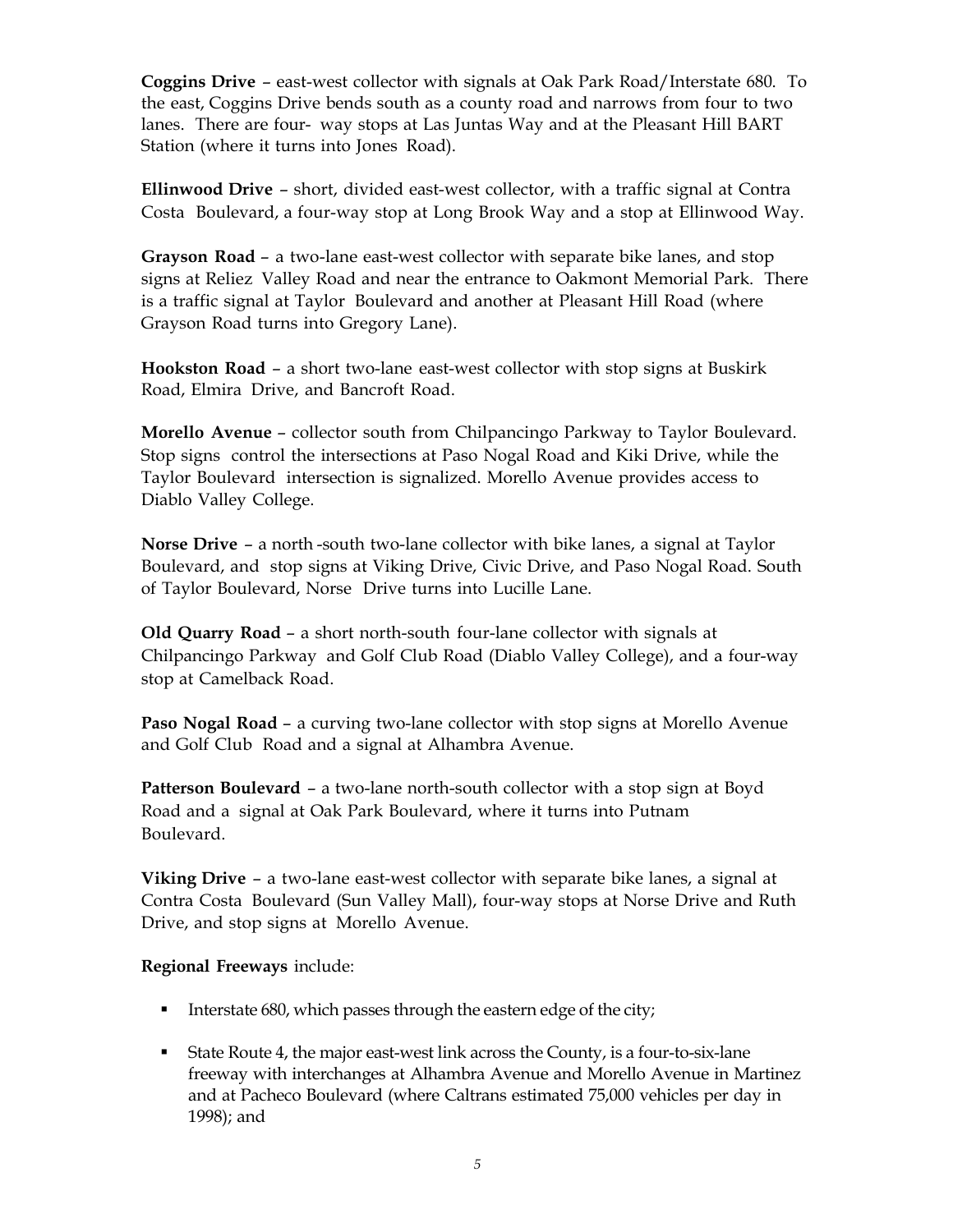State Route 24, a four-to-six-lane freeway connecting to Oakland and the Bay Bridge, joins Interstate 680 in Walnut Creek, diverging northeastward to connect with SR-4 via SR 242.

Commercial vehicles with gross weight over 6,000 pounds are allowed only on certain streets designated as **Truck Routes** (see the Circulation System map, which also shows signalized and all-way-stop intersections).

#### **Level of Service**

Level of Service (LOS) describes the relative ease or congestion of traffic movement (see *Table C2*) with ratings from A (free flow conditions with little or no delay) to F (jammed conditions with excessive delays and long back-ups on major streets in the City). *Table C3* summarizes LOS for 10 key intersections in the city, based on traffic counts collected in January and February 2001 and on methodology adopted by the Contra Costa Transportation Authority.

| <b>LOS</b> | <b>Delay Period</b> | Description                                                                                              |
|------------|---------------------|----------------------------------------------------------------------------------------------------------|
| A          | $0 - 5$ seconds     | Free/Insignificant Delay: No approach area is fully utilized by traffic.                                 |
| B          | $5 - 15$            | Stable Operation/Minimal Delay: An approach area may be fully utilized.<br>Some drivers feel restricted. |
|            | $15 - 25$           | Stable Operation/Acceptable Delay: Approach areas are fully utilized.                                    |
|            |                     | Most drivers feel restricted.                                                                            |
|            | $25 - 40$           | Approaching Unstable/Tolerable Delay: Drivers may have to wait through more                              |
|            |                     | than one red signal. Queues may develop but dissipate rapidly.                                           |
| E          | $40 - 60$           | Unstable Operation/Significant Delay: Volumes at or near capacity.                                       |
|            |                     | Vehicles may wait through several signal cycles. Long queues form.                                       |
| F          | >60                 | Forced Flow/Excessive Delay: Jammed conditions. Intersection operates below                              |
|            |                     | capacity with low volumes. Queues may block upstream intersections.                                      |

#### Table C2. Intersection Level of Service Definitions

*Source: CMCA, 2002*

| <b>Intersection</b>                             |                | <b>Existing Conditions</b> |                |            |  |
|-------------------------------------------------|----------------|----------------------------|----------------|------------|--|
| (listed north-to-south)                         | A.M. Peak Hour |                            | P.M. Peak Hour |            |  |
|                                                 | V/C            | <b>LOS</b>                 | V/C            | <b>LOS</b> |  |
| Contra Costa Blvd/Interstate 680 Ramps          | N/A            | N/A                        | 0.81           | D          |  |
| Contra Costa Blvd/Chilpancingo Pkwy             | 062            | B                          | 0.83           | D          |  |
| Contra Costa Blvd/Taylor Blvd                   | 0.45           | $\mathsf{A}$               | 0.74           |            |  |
| Contra Costa Blvd/Gregory Lane                  | N/A            | N/A                        | 0.52           | A          |  |
| Contra Costa Blvd/Monument Blvd                 | N/A            | N/A                        | 0.64           | B          |  |
| Monument Blvd/Buskirk Av/Ramona Drive/Lisa Lane | 0.57           | A                          | 0.71           |            |  |
| Gregory Lane/Cleaveland Road                    | 0.45           | A                          | 0.48           | A          |  |
| Gregory Lane/Pleasant Hill Road                 | 0.63           | B                          | 0.59           | A          |  |
| Oak Park Blvd/Putnam Blvd/Patterson Blvd        | 0.69           | B                          | 0.64           | B          |  |
| Oak Park Rd./Coggins Dr/Buskirk Ave/Oak Rd      | 0.49           | A                          | 0.48           | A          |  |

*Source: TJKM, 2001.* N/A: p.m. peak hour is significantly busier than a.m. peak hour

V/C: Volume-to-capacity ratio.  $V/C$  of  $1 = LOSF$ .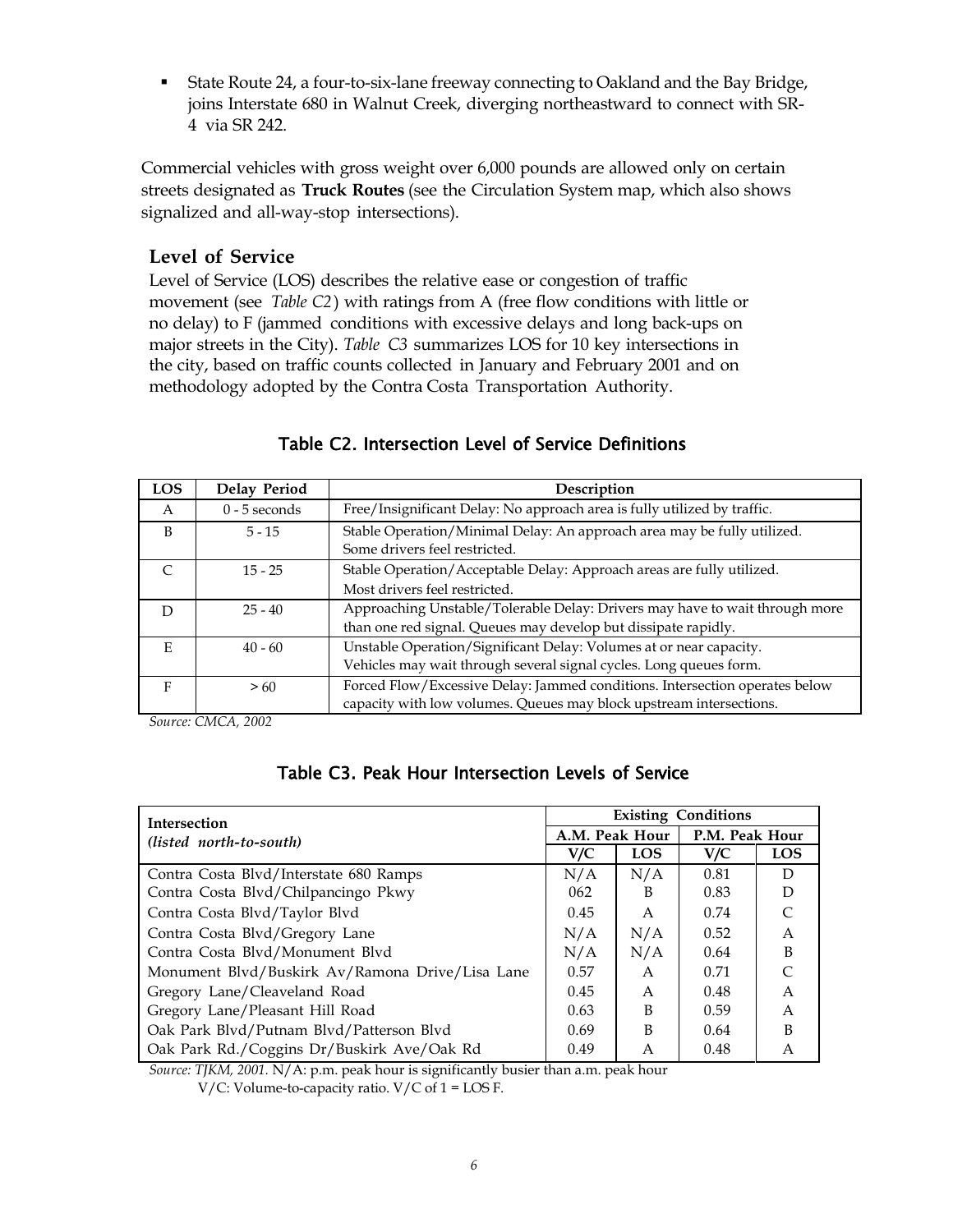Although the Contra Costa Boulevard intersections with Chilpancingo Parkway and the Interstate 680 ramps in the north part of the city may be congested during p.m. peak hours, intersections in the city are projected to continue to operate at acceptable levels (LOS D or better) throughout the 20-year timeframe of the General Plan (also see the LOS discussion in the Growth Management Element). Roadway improvements that may need to be provided by private developers to ensure future acceptability of service levels include:

- widening and realigning Buskirk Avenue and adding traffic signals at its intersections with Hookston Road and/or Mayhew Way to accommodate redevelopment of the Contra Costa Shopping Center (which could increase traffic by 10-15 percent along Buskirk Avenue south of Monument Boulevard);
- widening Contra Costa Boulevard at Gregory Garden Shopping Center; and
- adding a traffic signal on Pleasant Hill Road in conjunction with additional development of the Mangini/Delu property.

Due to high volumes, complex configurations and freeway access, the intersections in the city with the highest accident frequency are:

- Contra Costa Boulevard/Chilpancingo Parkway/Concord Avenue;
- Monument Boulevard/Buskirk Avenue/Ramona Drive/Lisa Lane;
- Contra Costa Boulevard/Gregory Lane; and
- Contra Costa Boulevard/Monument Boulevard.

A February 2001 study of peak hour (4-6 p.m.) traffic on Contra Costa Boulevard indicates:

- It takes about 12 minutes to drive north from Oak Park Boulevard to Chilpancingo Parkway (about half spent at signals) and 10 minutes to drive south from Chilpancingo Parkway to Oak Park Boulevard (about one-third spent at signals).
- Average free-flow speed is about 31 mph northbound and about 28 mph southbound, while average overall speed (including stops) is about 16 mph northbound and 19 mph southbound.

Viking Drive and Boyd Road experience substantial congestion associated with morning school-related traffic. Viking Drive provides access to Valley View Middle School, College Park High School and Diablo Valley College, while Boyd Road provides access to Sequoia Elementary and Middle Schools.

# **Complete Streets**

In 2008, the Governor of California signed Assembly Bill 1358 into law that established the "California Complete Streets Act." The Act states "In order to fulfill the commitment to reduce greenhouse gas emissions, make the most efficient use of urban land and transportation infrastructure, and improve public health by encouraging physical activity, transportation planners must find innovative ways to reduce vehicle miles traveled (VMT) and to shift from short trips in the automobile to biking, walking and use of public transit."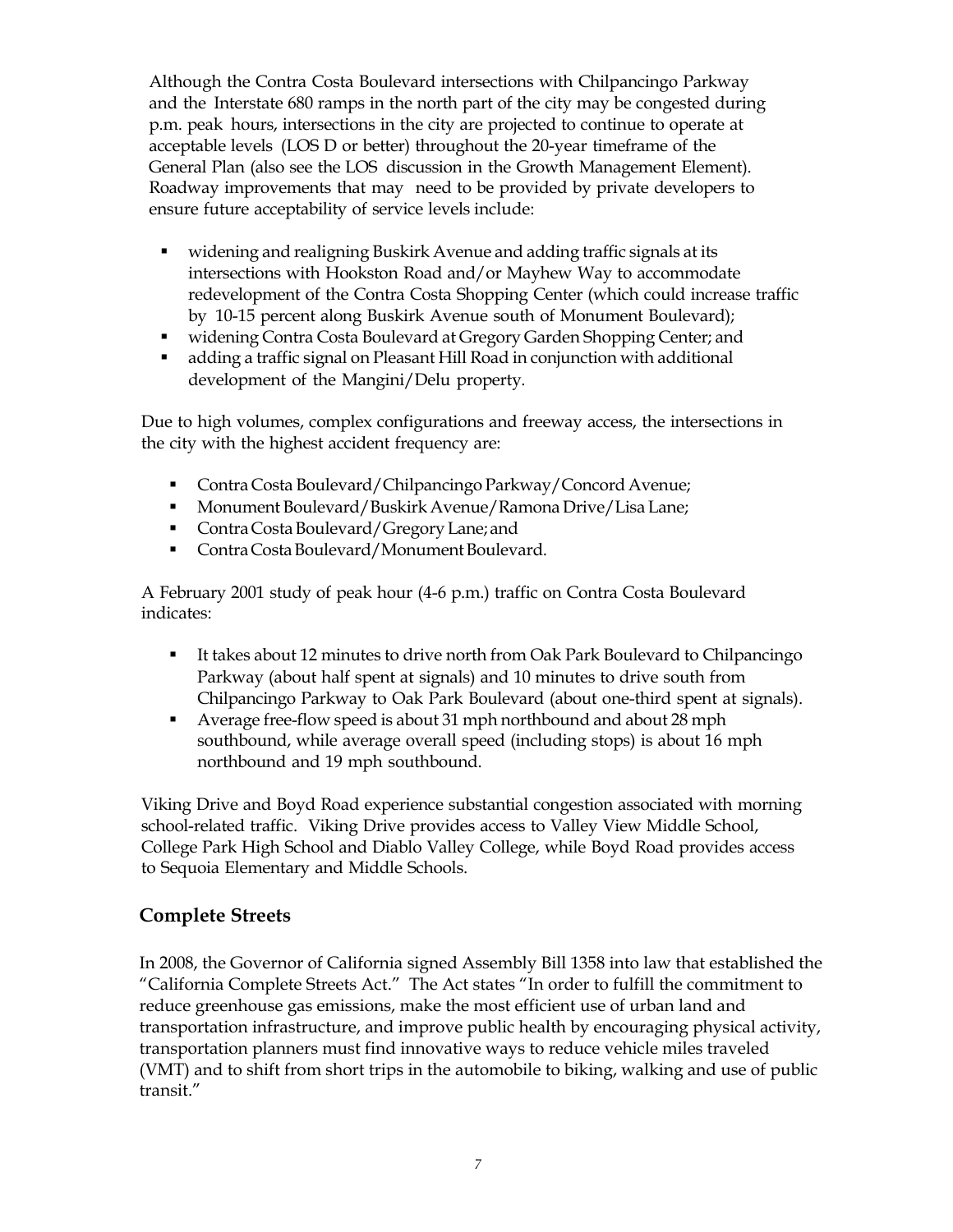AB 1358 requires that upon any substantial revision of the circulation element of a general plan, the legislative body shall modify the circulation element to plan for a balanced, multi-modal transportation network that meets the needs of all users of the streets, roads and highways for safe and convenient travel in a manner that is suitable to the rural, suburban or urban context of the general plan (see Government Code Section  $65302(b)(2)(A)).$ 

Regional agencies including the Association of Bay Area Governments (ABAG) and the Metropolitan Transportation Commission (MTC) recently adopted Plan Bay Area, a regional plan that guides land use and transportation. One of the strategies contained in the plan is to maintain the existing transportation system, more specifically having a wellmaintained multi-modal transportation system to allow successful development of compact development. <sup>1</sup> In addition, Plan Bay Area makes a significant commitment to increase the convenience and safety of walking and bicycling through complete streets<sup>2</sup>, thus, incorporating complete streets policies is consistent with Plan Bay Area.

A "complete street" is a transportation facility that is planned, designed, operated, and maintained to provide safe mobility for all users, including bicyclists, pedestrians, transit vehicles, truckers, and motorists of all ages and abilities appropriate to the function and context of the facility3.

It is expected that complete streets will be created over time when new streets are constructed as part of new development and by retrofitting existing streets, where feasible, so they become more usable to alternative modes of transportation. Since the City is relatively "built-out" situations may arise where implementing Complete Streets is not feasible. Thus, to allow for these situations, the City Engineer may determine, at the time of project design, based on specific written findings, that accommodation of all modes of transportation is not feasible for any particular project. The City Engineer's findings will be made available for public review prior to final project approval.

# **Potential Benefits of Multimodal Transportation<sup>4</sup>**

### *Safety*

 $\overline{a}$ 

Multimodal transportation networks, using complete streets best practices, can lead to safer travel for all roadway users. Designing streets and travel routes that consider safe travel for all modes can reduce the occurrence and severity of vehicular collisions with pedestrian and bicyclists.<sup>5</sup> Streets and other transportation facility design considerations that accommodate a variety of modes and user abilities can contribute to a safer environment that makes all modes of travel more appealing.

<sup>1</sup> ABAG and MTC, *Plan Bay Area*, page 69

<sup>2</sup> ABAG and MTC, *Plan Bay Area*, page 75

<sup>&</sup>lt;sup>3</sup> Complete Streets Implementation Action Plan, February 1, 2010, & Implementation of Policy, Complete Streets: Integrating the Transportation System Deputy Directive 64-R1, October 2, 2008,

California Department of Transportation

<sup>4</sup> Governor's Office of Planning and Research, *Update to the General Plan Guidelines: Complete Streets and the Circulation Element.*

<sup>5</sup> California Department of Transportation, *Complete Streets Implementation Action Plan.*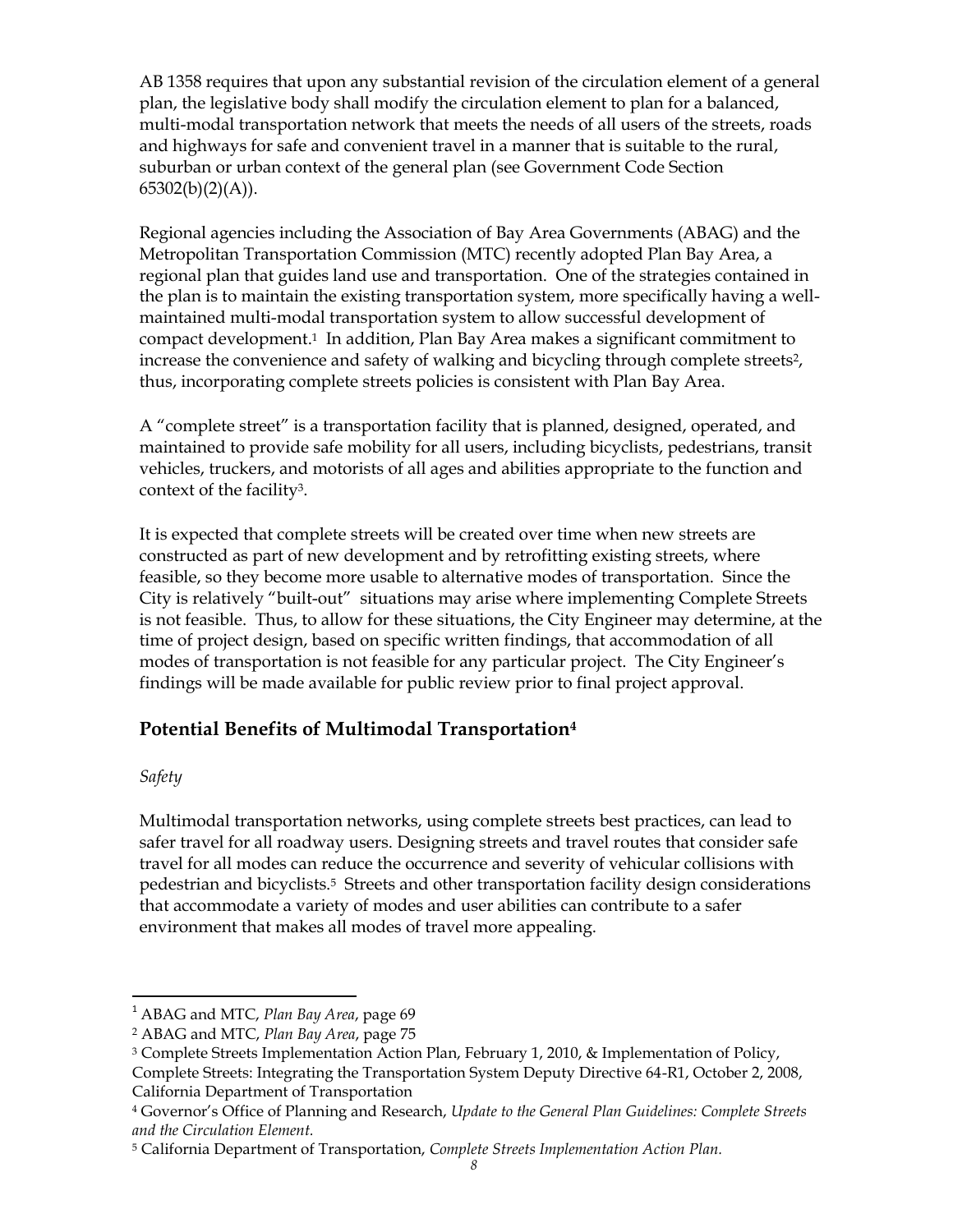#### *Health*

Multimodal transportation networks that allow people to walk or bicycle as a viable transportation option can promote an active lifestyle by encouraging travelers to walk or ride bicycles instead of driving. These active transportation modes increase physical activity rates. Frequent exercise is known to reduce obesity rates and lower the risk of heart disease and diabetes.<sup>6</sup> A comprehensive transportation network that allows safe walking and bicycling to multiple destinations, including transit, promotes better health.

Reducing the amount that people drive by increasing the opportunity for walking, bicycling, and transit also reduces vehicle emissions. Emissions from vehicles are a major contributor to poor air quality, which in turn, is a major contributor to health ailments such as asthma. Although poor air quality is not always the cause of asthma, vehicle emissions are a major contributor to asthma related illnesses.<sup>7</sup>

Multimodal transportation networks provide options and increase mobility for people who cannot or do not drive to stay connected to their communities. This is especially important for people with disabilities and for all people as they age. Without alternatives to the automobile, these individuals can easily become socially isolated; unable to access essential resources such as grocery stores, houses of worship, and medical care. Social isolation and a lack of access to essential resources can negatively impact people's physical and mental well-being.

#### *Greenhouse Gas (GHG) Emission Reduction*

Land use patterns and the existing transportation infrastructure play a direct role in the rate and growth of vehicle miles traveled (VMT); influencing the distance that people travel and the mode of travel they choose. The need to reduce transportation-related GHG emissions was highlighted in the California Air Resources Board's (CARB) 2008 AB 32 Climate Change Scoping Plan. <sup>8</sup> Transportation accounts for 38 percent of California's GHG emissions. <sup>9</sup> Studies show that even with aggressive state and federal vehicle efficiency standards and the use of alternative fuels, meeting the State's GHG reduction goals will require a reduction in how much the average Californian drives.<sup>10</sup> Reducing the number of automobile trips can reduce fuel consumption and GHG emissions.

#### *Economic Development and Cost Savings*

 $\overline{a}$ 

Creating multimodal transportation networks can improve economic conditions for both business owners and residents. A network of complete streets can be safer and more appealing to residents and visitors, which can benefit retail and commercial development.

- *http://www.cdph.ca.gov/programs/cvd/Documents/CHDSP-BurdenReport-HighRes.pdf*
- <sup>7</sup> California Department of Health Services, *The Burden of Asthma in California: A Surveillance Report,*
- *2007 http://www.californiabreathing.org/images/stories/publications/asthmaburdenreport.pdf*
- <sup>8</sup> California Air Resources Board, *AB 32 Climate Change Scoping Plan (2008):*
- *http://www.arb.ca.gov/cc/scopingplan/document/scopingplandocument.htm*

<sup>6</sup> California Department of Public Health, *The Burden of Cardiovascular Disease in California, A Report of the California Heart Disease and Stroke Prevention Program, 2007* 

<sup>9</sup> California Climate Change Portal, "Greenhouse Gas Emissions Inventory," 2004

http://www.climatechange.ca.gov/inventory/index.htm

<sup>10</sup> California Air Resources Board, *AB 32 Climate Change Scoping Plan*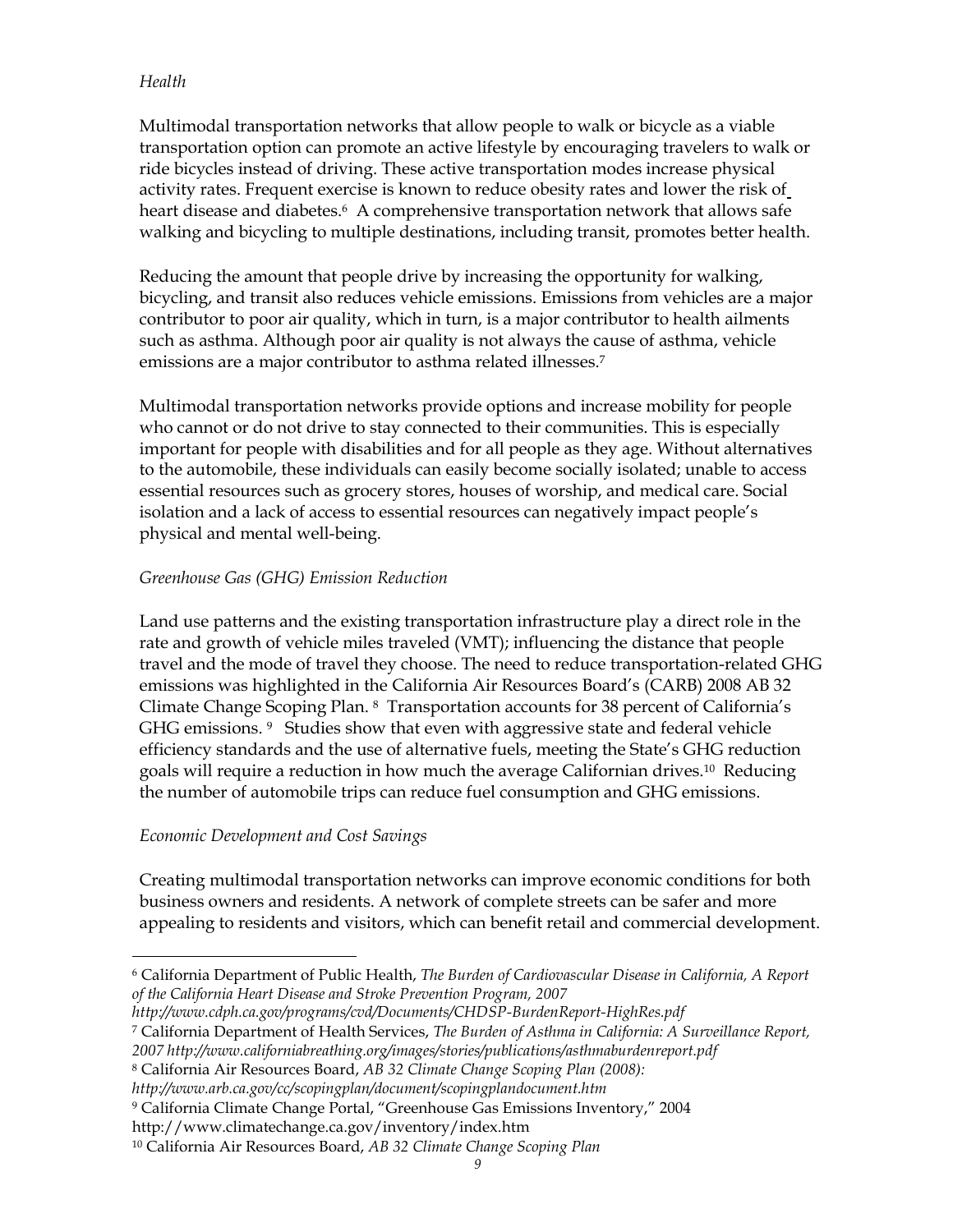Multimodal transportation networks can improve conditions for existing businesses by helping revitalize an area and attracting new economic activity. Integrating the needs of all users can also be cost-effective, by reducing public and private costs. Accommodating all modes reduces the need for larger infrastructure projects, such as additional vehicle parking and road widening, which can be more costly than complete streets retrofits.

# **Alternate Transportation**

The following provides a summary of alternative transportation options within the City of Pleasant Hill.

Bike routes are designated along most major and local streets in the city, as well as on trails along the Contra Costa Canal, the East Bay Municipal Utility District right-of-way and the railroad tracks ("Iron Horse" trail; see the Circulation System map). The routes link destinations in the City to each other and to the County bikeway system to accommodate both work and recreation-related trips. Pedestrian access also exists on bicycle off road routes.

Transit service in the City is provided by County Connection, which provides bus service in the City and to adjacent areas (see the Circulation System map). Public bus routes cover most major streets and serve the Martinez AMTRAK station and the Pleasant Hill BART station for regional commuting.

In addition, to local transit, regional transit is nearby provided by Bay Area Rapid Transit (BART). This service provides a significant alternative to the automobile for work-related trips from Pleasant Hill to the East Bay, San Francisco and other parts of the Bay Area. The Pleasant Hill Station has about 3,000 parking spaces and is also easily accessible from local transit.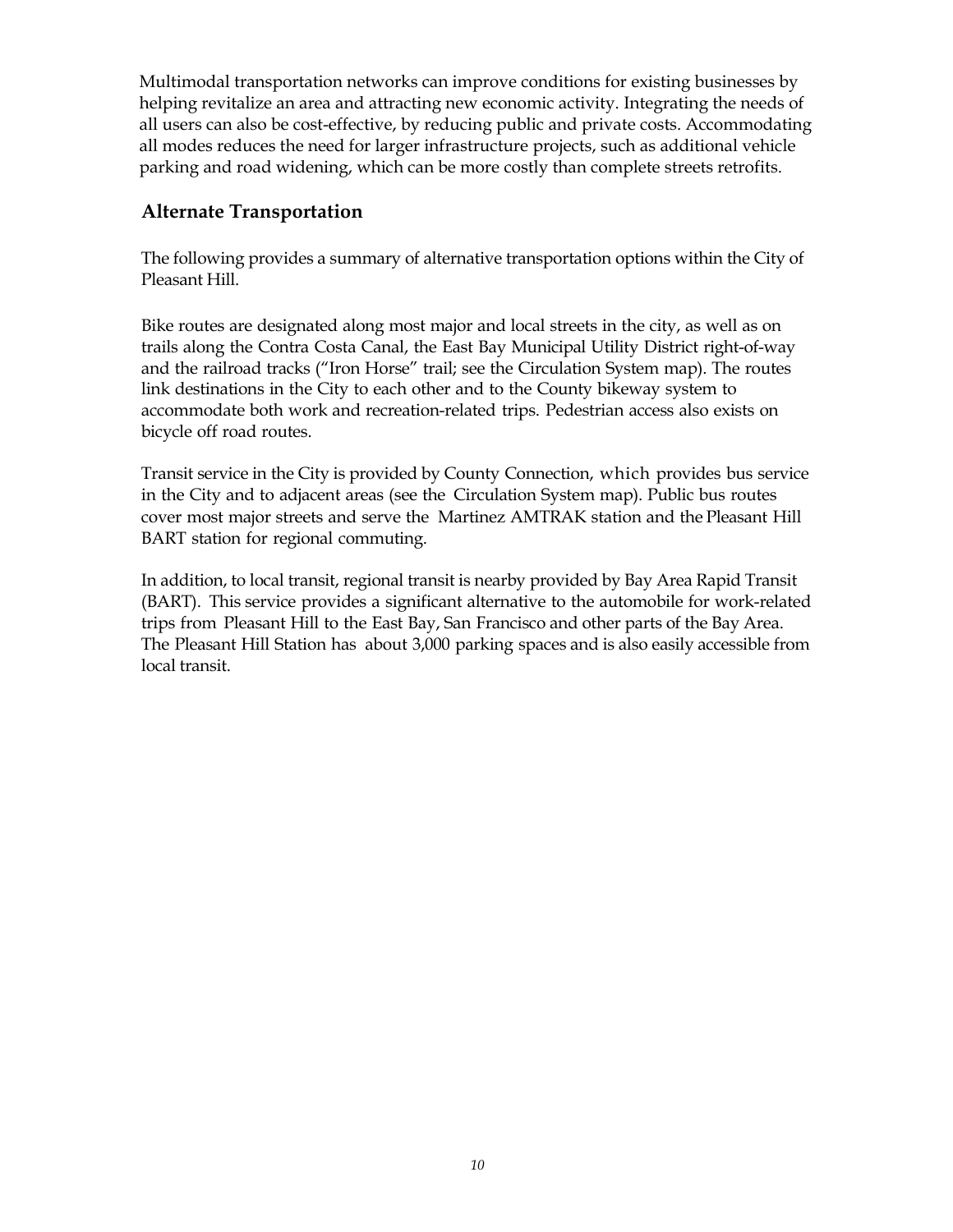# **Circulation Goal 1. Establish and maintain a safe and efficient multi-modal transportation system that emphasizes the use of existing arterial and collector roadways, paths, and bike lanes.**

Circulation Policy 1A. Maintain rights-of-way at current widths, except as necessary to relieve specific areas of congestion.

*Circulation Program 1.1. Identify specific roadway segments where right-of-way widening, narrowing, or extension may be appropriate or will likely be needed to improve safety.*

*Circulation Program 1.2. Continue to provide a forum such as the Traffic Safety Committee for citizen input on traffic-related issues.*

*Circulation Program 1.3. Evaluate and monitor intersections with the highest accident rates.*

*Circulation Program 1.4. Provide roadway improvements necessary to meet the LOS standards established for Basic Routes in the Growth Management Element.*

*Circulation Program 1.5. Require developers to establish comprehensive construction traffic plans, for approval by City staff, which denote haul routes, detours, and other factors that may impact public safety.*

*Circulation Program 1.6. Discourage new parks, schools, day care centers and major pedestrian uses from being sited on designated truck routes, or provide additional safety measures.*

### **Circulation Goal 2. Encourage Design and Development of Complete Streets**

Circulation Policy 2A*.* Develop a connected system of streets, roads and highways that provides continuous, safe, and convenient multi-modal travel options for all types of users throughout the City.

Circulation Policy 2B. When planning and designing for complete streets, receive input from groups and individuals representing the various types of users of City streets.

*Circulation Program 2.1. Develop and apply a complete streets best practices checklist to guide the design and review of proposed transportation improvement projects incorporating appropriate provisions from standard reference guidelines from federal, state and local sources (e.g. Federal Highway Administration, Caltrans, MTC, SACOG, ITE, etc.)*

*Circulation Program 2.3. When building new, or rehabilitating existing, roadways, consider the following design elements:*

- Sidewalks and curbs as a standard design principle.
- Bicycle lanes and/or shared lanes as a standard design principle.
- Transit accessibility as a standard design principle.
- Shade trees and planting strips as a standard design principle along roadways.

*Circulation Program 2.4. Review street reconstruction, development projects and utility projects to incorporate complete street features, including trails, bus stops, pedestrian and bicycle routes if*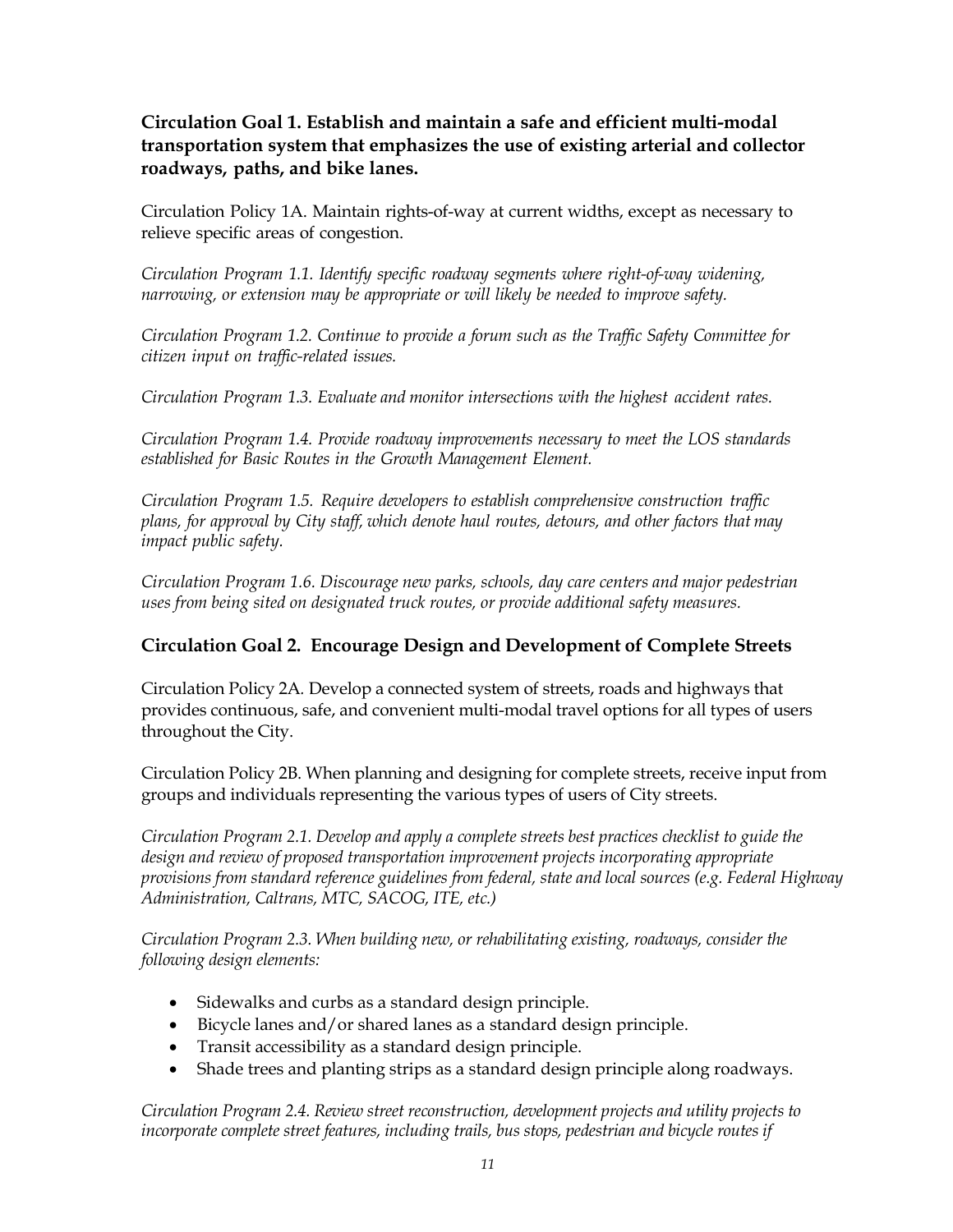*feasible.*

*Circulation Program 2.5. Continue to support Safe Routes to Schools programs to address pedestrian and bicycle safety.*

*Circulation Program 2.6. Provide enhanced landscape medians and street edges that are visually appealing and provide shade and buffers for pedestrians and cyclists.*

*Circulation Program 2.7. Coordinate internally and with other agencies to plan for the provision of complete streets regionally.*

*Circulation Program 2.8. The City Engineer may determine, at the time of project design, based on specific written findings, that accommodation of all modes of transportation is not feasible for any particular project. The City Engineer's findings will be made available for public review prior to final project approval.*

# **Circulation Goal 3. Decrease traffic delays associated with specific streets and uses.**

Circulation Policy 3A. Consider right-of-way widening, signalization, turn and/or parking restrictions, additional turning lanes, and other mitigation measures near schools and other uses with congested conditions.

*Circulation Program 3.1. Sponsor forums to obtain citizen input regarding the appropriateness of roadway improvements aimed at reducing local traffic congestion.*

*Circulation Program 3.2. Evaluate the level of service at intersections that are congested during the peak hour, and develop mitigation measures to alleviate that congestion.*

# **Circulation Goal 4. Reduce speeding, especially in neighborhoods.**

Circulation Policy 4A. Focus traffic control efforts in residential areas that experience excessive traffic or speeding.

*Circulation Program 4.1. Continue to implement adopted criteria/policies regarding the installation of traffic-calming measures (including consideration of narrower travel lanes where appropriate, chicanes, raised medians, speed tables and planting strips).*



*Chaucer Drive*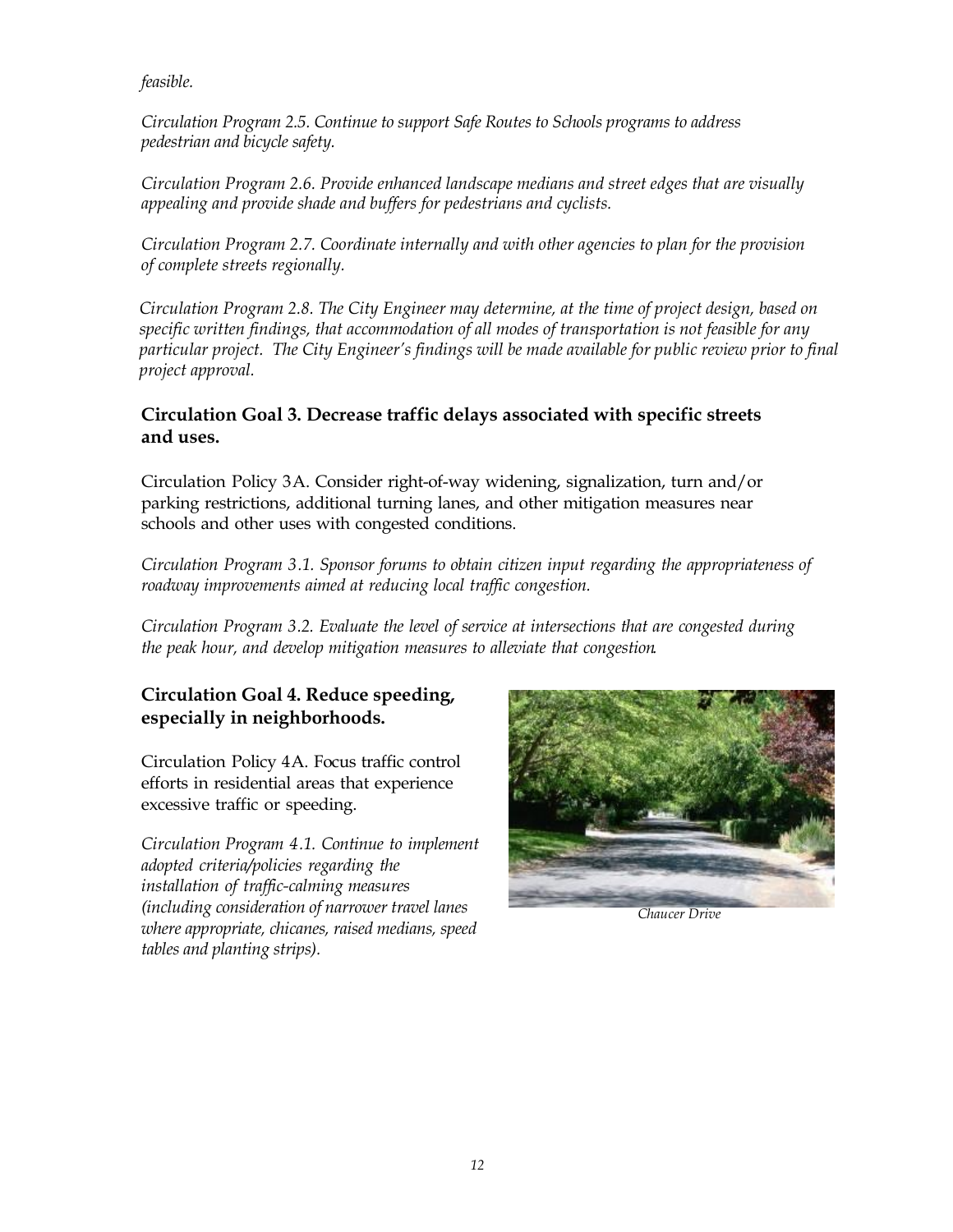*Circulation Program 4.2. Undertake traffic-calming measures in identified locations, including around schools as needed.*

*Circulation Program 4.3. Balance the needs for pedestrian, bicycle, and automobile safety with overall traffic level of service at roadway intersections and corridors.*

*Circulation Program 4.4. Sponsor forums to obtain citizen input regarding the appropriateness of road improvements intended to reduce speeding.*

## **Circulation Goal 5. Reduce congestion and vehicle trips through land use planning.**

Circulation Policy 5A. Plan for appropriate mix of transportation modes and the infrastructure to support these modes to meet community needs.

Circulation Policy 5B. Develop and improve thoroughfares based on proposed land use patterns and projected demand.

*Circulation Program 5.1. Design future transportation facilities to accommodate future demand and based on the land use type.*

*Circulation Program 5.2. Consider adding bicycle and pedestrian facilities in higher intensity land use areas if not already available.*

# **Circulation Goal 6. Reduce congestion and vehicle trips through nonautomobile transportation and public transit.**

Circulation Policy 6A. Encourage use of bus and rail service for local and regional travel.

Circulation Policy 6B. Encourage use of carpooling and ridesharing for local and regional travel.

*Circulation Program 6.1. Consider development of a transportation demand management program for areas of the City with high employment concentration.*

*Circulation Program 6.2. Improve accessibility to transit.*

*Circulation Program 6.3. Develop and incorporate transit serving facilities within public right-of-ways.*

*Circulation Program 6.4. Provide adequate pedestrian, bicycle and disabled access to and from transit stops.*

*Circulation Program 6.5. Work with County Connection to ensure that local bus and shuttle service meets community needs.*

*Circulation Program 6.6 Support County Connection to improve all types of accessibility for their facilities and to incorporate intermodal facilities where feasible.*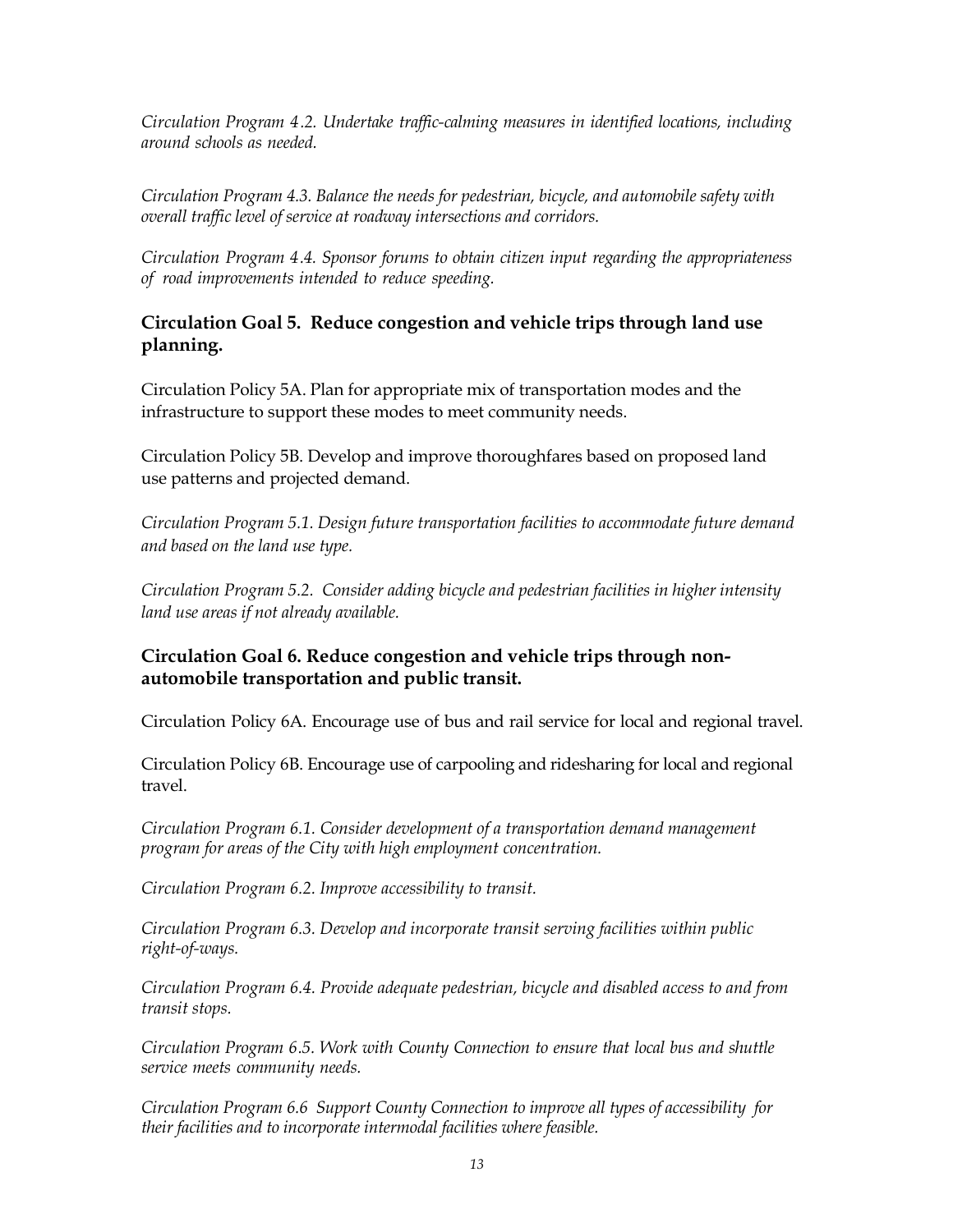*Circulation Program 6.7. Support new technologies that promote more effective use of transit and facilitate other innovative alternative modes of transportation.*

*Circulation Program 6.8. Explore incentives for public employees to not commute by automobile.*

*Circulation Program 6.9. Expand use of transit for seniors, students, and persons with disabilities.*

*Circulation Program 6.10. Work with employers, schools, and developers to encourage ridesharing and transit use.*

*Circulation Program 6.11. Work with employers, schools, and developers to encourage innovative transportation measures.*

*Circulation Program 6.12. Encourage development of infrastructure (public and private) to support the use of electric and other alternative fuel vehicles.*

### **Circulation Goal 7. Ensure that streets are safe and bicycle-friendly.**

Circulation Policy 7A. Maintain and upgrade the City's bikeway system.

Circulation Policy 7B. Adopt a bicycle master plan for the City.

*Circulation Program 7.1. Identify areas where bikeway connections can be added and/or made safer, including providing safe separation between pedestrians and bicyclists from vehicular traffic.*

*Circulation Program 7.2. Install additional bike lanes, routes, trails and connections where feasible, including on and across major thoroughfares.*

*Circulation Program 7.3. Develop bicycle routes that provide connectivity between homes, job centers, schools and other frequently visited destinations.*

*Circulation Program 7.4. Ensure adequate crossing times and detection for bicycle users at signalized intersections.*

*Circulation Program 7.5. Develop bicycle facilities along bicycle routes that support frequency of use, including shelters, trees, bicycle parking, etc.*

*Circulation Program 7.6. Explore the dedication and preservation of independent alignments (utility, abandoned waterways, rail road right of ways, etc.) for the development of bicycle paths.*

*Circulation Program 7.7. Continue to explore options for providing safe bicycle access under/over Interstate 680.*

### **Circulation Goal 8. Ensure that streets are safe and pedestrian-friendly.**

Circulation Policy 8A. Maintain and upgrade the City's pedestrian system by installing or upgrading sidewalks, warning devices, crosswalks, and other pedestrian aids where appropriate, including particular consideration for the needs of pedestrians with limited mobility and/or disabilities.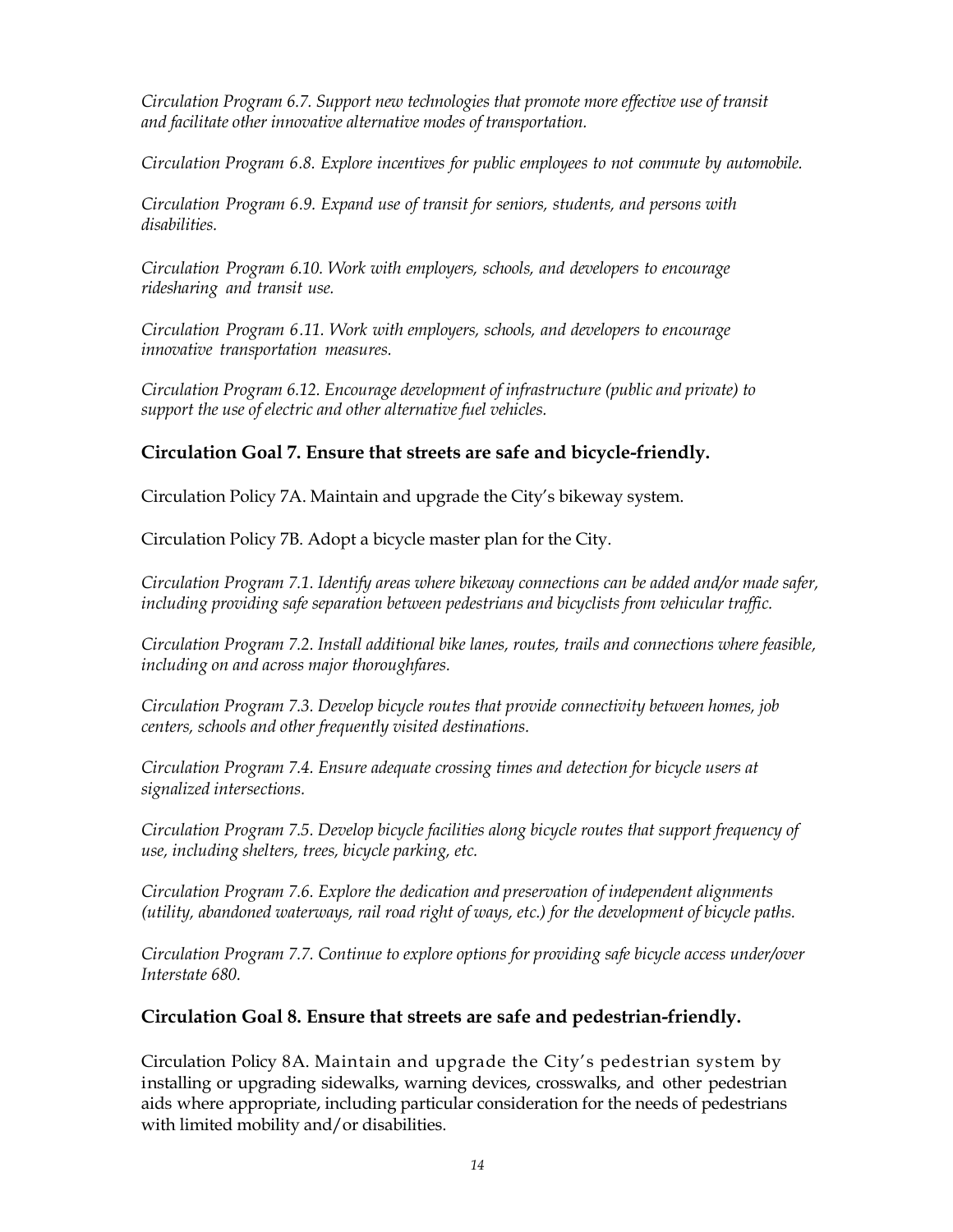Circulation Policy 8B. Adopt a pedestrian master plan for the City.

*Circulation Program 8.1. Design of intersections and the public right-of-way should provide safe access for all users including pedestrians, bicyclists and motorists of all ages and abilities.*

*Circulation Program 8.2. Develop pedestrian routes that provide connectivity between homes, job centers, schools and other frequently visited destinations.*

*Circulation Program 8.3. Identify areas where sidewalks, curb cuts, ramps, and other pedestrian amenities should be installed or upgraded.*

*Circulation Program 8.4. Identify ways that education and police enforcement can improve pedestrian safety.*

*Circulation Program 8.5. Ensure adequate crossing times and detection for all pedestrian users at signalized intersections.*

*Circulation Program 8.6. Develop pedestrian facilities along pedestrian routes that support frequency of use, including, shelters, trees, etc.*

*Circulation Program 8.7. Continue to explore options for providing safe pedestrian access under/over Interstate 680.*

# **Circulation Goal 9. Prioritize access and mobility for persons with disabilities.**

Circulation Policy 9A. Improve sidewalks to facilitate access by persons with disabilities.

*Circulation Program 9.1. Identify specific locations where access for persons with disabilities needs to be improved.*

*Circulation Program 9.2. Identify grants that may be used to assist in the funding of projects that will improve access for persons with disabilities.*

*Circulation Program 9.3. Prioritize compliance with the ADA in providing sidewalk, cross-walk and transit stop improvements consistent with the federally mandated ADA Transition Plan.*